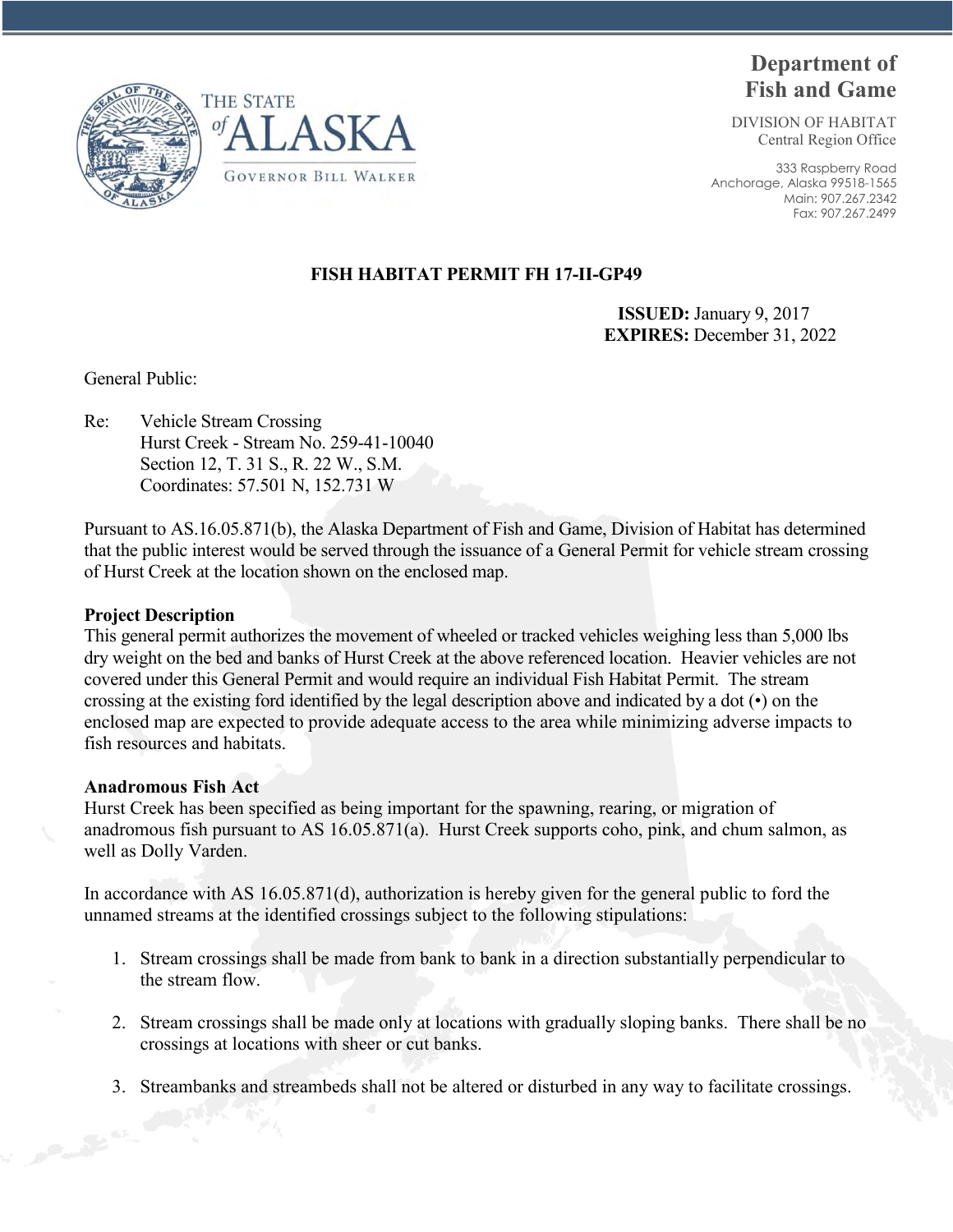- 4. Vehicles shall not be parked in open water. Parking below ordinary high water is authorized only on frozen surfaces or exposed gravel bars.
- 5. Vehicles shall not be refueled or serviced below ordinary high water. Vehicles leaking oil or other hazardous substances are prohibited from crossing the creek.
- 6. This permit must be retained onsite during stream crossings activities.

The vehicle owner and the operator, or the legal guardian of minor dependents, is responsible for the actions of persons who participate in the approved activity. For any activity that significantly deviates from this approval, the responsible party shall notify the Division of Habitat and obtain written approval in the form of an individual permit before beginning the activity. Any action taken that increases the scope of the activity or that negates, alters, or minimizes the intent or effectiveness of any stipulation contained in this general permit will be deemed a significant deviation from the approved activity. The final determination as to the significance of any deviation and the need for an individual permit is the responsibility of the Division of Habitat. Therefore, it is recommended that the Division of Habitat be consulted immediately when a deviation from the approved activity is being considered.

This letter constitutes a General Permit issued under the authority of AS 16.05.871. Please be advised that this determination applies only to activities regulated by the Division of Habitat; other agencies also may have jurisdiction under their respective authorities. This determination does not relieve you of your responsibility to secure other permits; state, federal, or local. You are still required to comply with all other applicable laws.

In addition to the penalties provided by law, this General Permit may be terminated or revoked for failure to comply with its provisions or failure to comply with applicable statutes and regulations. The department reserves the right to require mitigation measures to correct disruption to fish and game created by the project and which was a direct result of the failure to comply with this permit or any applicable law.

The recipient of this General Permit shall indemnify, save harmless, and defend the department, its agents, and its employees from any and all claims, actions, or liabilities for injuries or damages sustained by any person or property arising directly or indirectly from permitted activities or your performance under this General Permit. However, this provision has no effect if, and only if, the sole proximate cause of the injury is the department's negligence.

This permit decision may be appealed in accordance with the provisions of AS 44.62.330-630.

Any questions or concerns about this permit may be directed to Habitat Biologist Will Frost at 267-2813 or emailed t[o william.frost@alaska.gov.](mailto:william.frost@alaska.gov)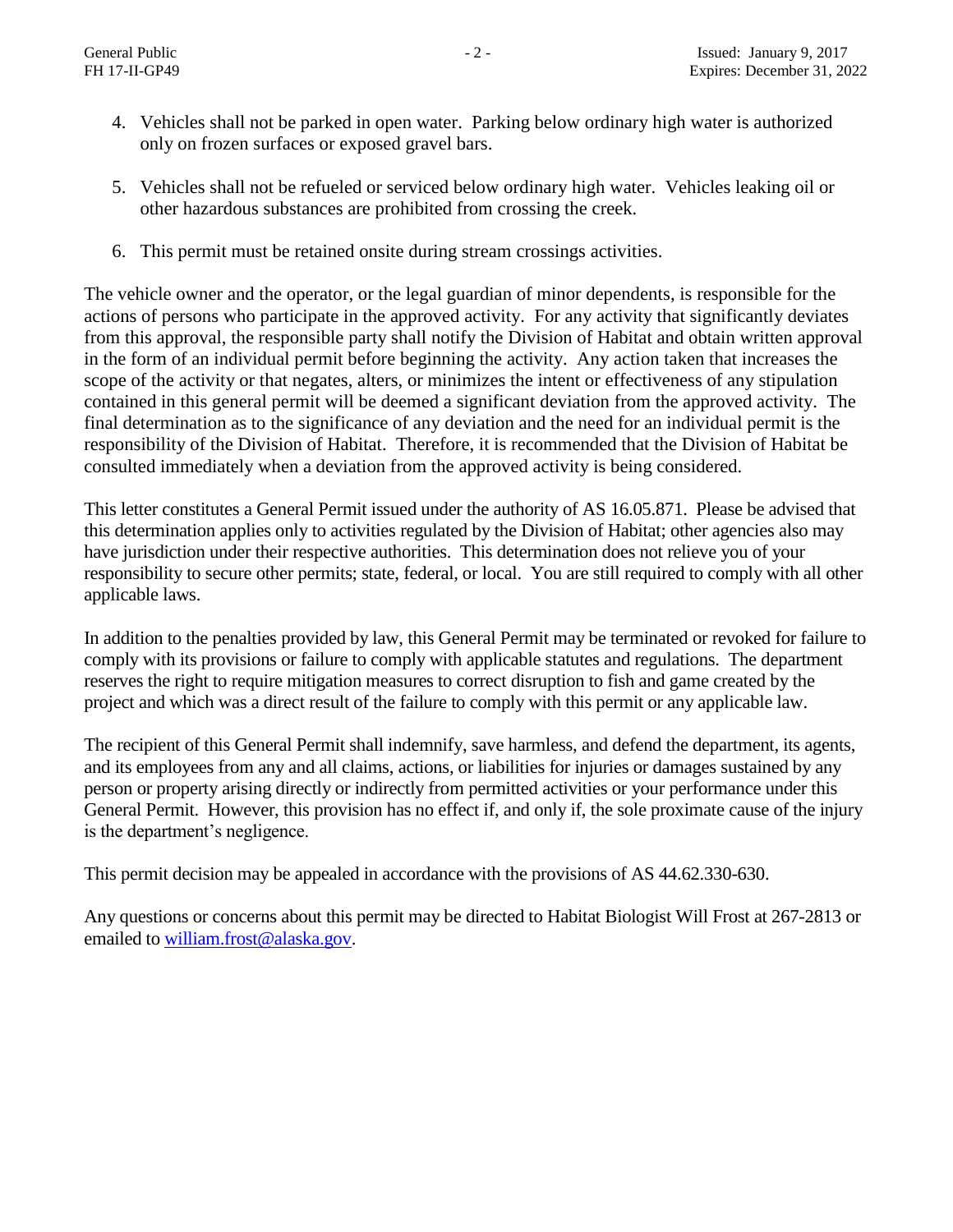Sincerely,

Sam Cotten, Commissioner

Mjormer

- By: Megan Marie Acting Regional Supervisor Central Region Office
- enc: Stream Crossing Map
- cc: AWT, Kodiak
- ecc: N. Svoboda, ADF&G FRP Coordinator, ADF&G T. Polum, ADF&G A. Ott, ADF&G S. Schrof, ADF&G J. Rypkema, ADEC C. Larson, ADNR D. Dvorak, KIB USACE, Regulatory Branch